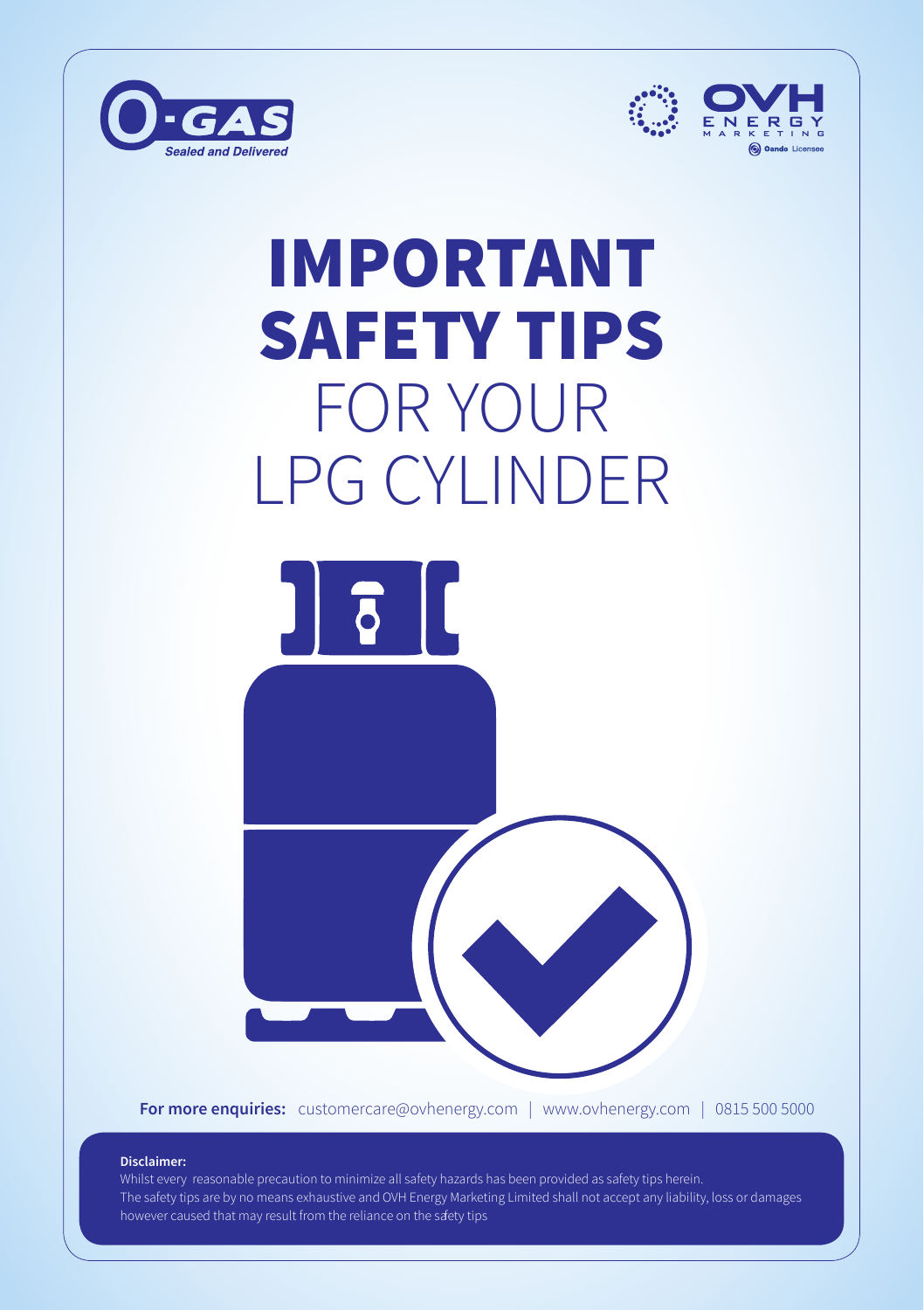# ȗ Buy LPG cylinders only from O-Gas authorized distributors only. ȗ Check our website www.ovhenergy.com for list of distributors **WHERE TO BUY**

#### **WHAT TO CHECK**

- ȗ Check that the cylinder has been delivered with the Company seal intact, do not accept the cylinder if the seal is broken.
- ȗ Check for the due date of test marked on the cylinder neck or foot, ensure the date has not elapsed.
- LPG cylinders must have no dents or pitting corrosion reject any badly rusted or dented cylinders, even if they have valid test dates.
- Carefully remove the seal at home, first check that the rubber 'O' ring inside the cylinder valve is intact. Return the cylinder with a safety cap on, if you see any signs of leakage

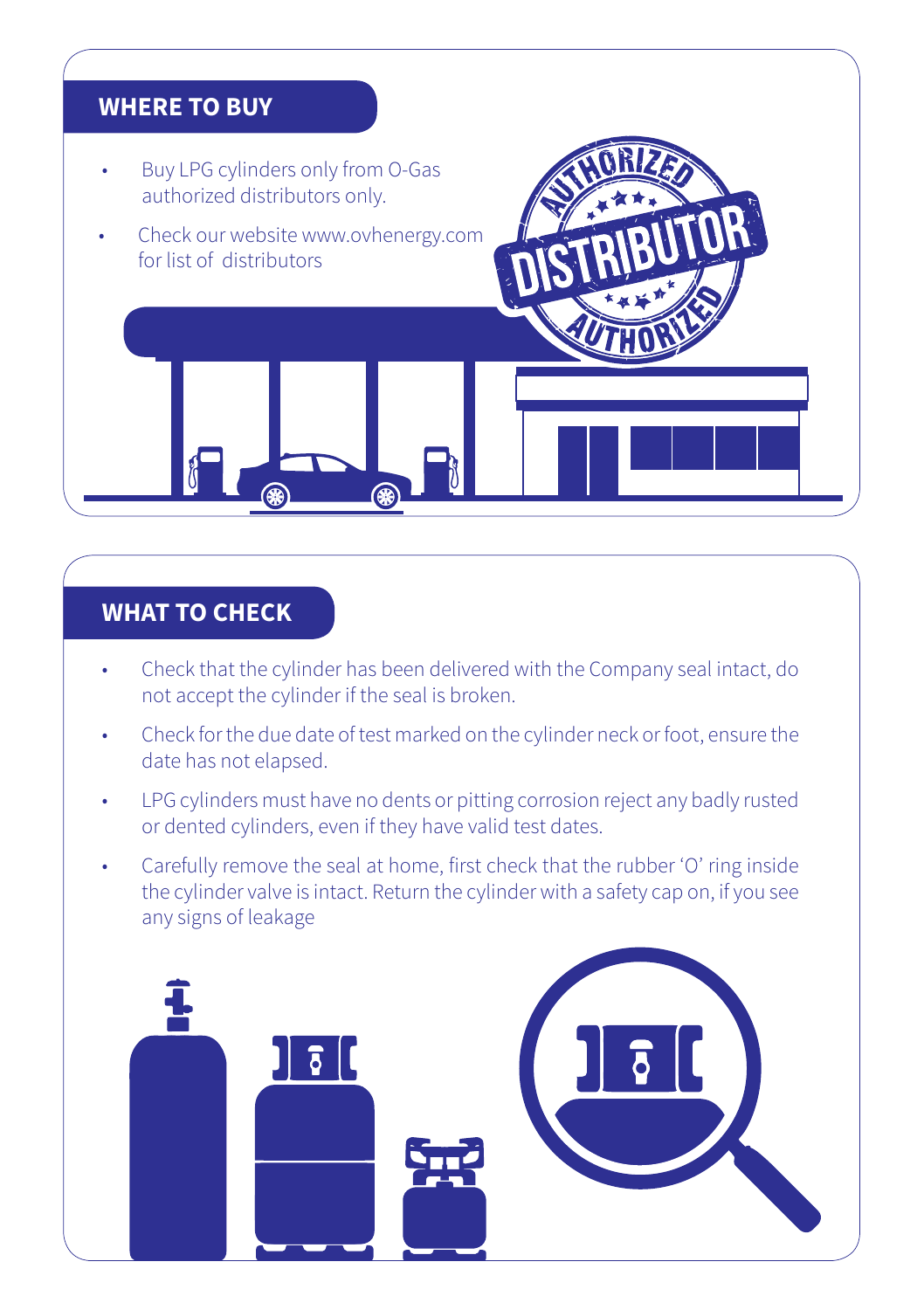#### **HOW TO CONNECT YOUR HOSE AND PRECAUTIONS**

- ȗ LPG attacks and erodes natural rubber, Use only marked and certified hoses BS3212 or BSEN1763 (or an Equivalent Code) and which bears the year and name of the manufacturer
- Connect hose firmly to the cooker, keep hose as short as possible \*no longer than 2meters
- Wound hoses must be straightened properly and pegged with hose clips before use
- Make sure that the hoses are kept clear off hot areas in the vicinity
- Regularly inspect your hose, every 2 months.
- Replace any hose that shows signs of wear or damage.



 $\overline{\delta}$ 

#### **WHAT IF MY HOSE IS LONGER THAN 2METERS?**

ȗ Ensure a qualified personnel is responsible for the choice of materials and piping for your LPG system, use metal piping, this includes copper, stainless steel, brass or ductile iron pipes.

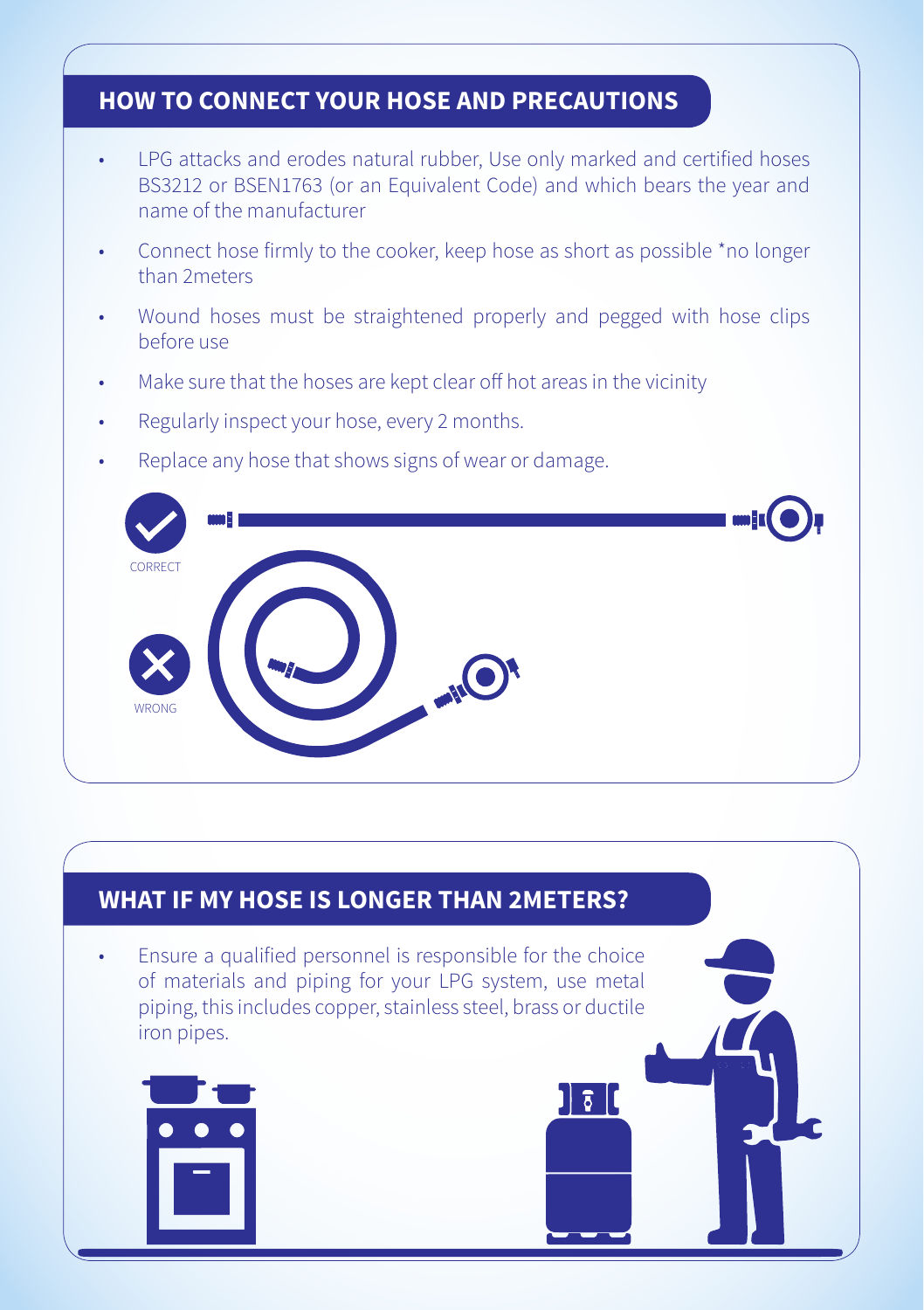#### **USING YOUR LPG GAS AT HOME**

- Ensure the regulator is in off position always, except when you are ready to cook.
- ȗ For your utmost safety and the environment's, never place your LPG cylinder or bottle in horizontal position, as this can lead to immediate explosion. Your cylinder must always be upright.
- Always keep the gas stove or burner on a platform above the cylinder level
- ȗ Always keep the windows open to ventilate your kitchen
- Never leave your cooking unattended.
- Always place your pot correctly centered on the burner
- ȗ Do not place flammable or plastic items near the burner flame
- ȗ Always ignite your matches or lighter before opening gas to your burner
- Do not ignite a match if you mistakenly left your gas open to the burner for any extended periods. In such situations, ventilate the area for significantly long period, ensuring any leaked LPG has been dispersed before attempting use.
- ȗ Always close the regulator knob to OFF position when cylinder is not in use
- When traveling away from your home, or your gas stove is not in use for a prolonged period of time, disconnect LPG regulator and affix safety cap on the cylinder

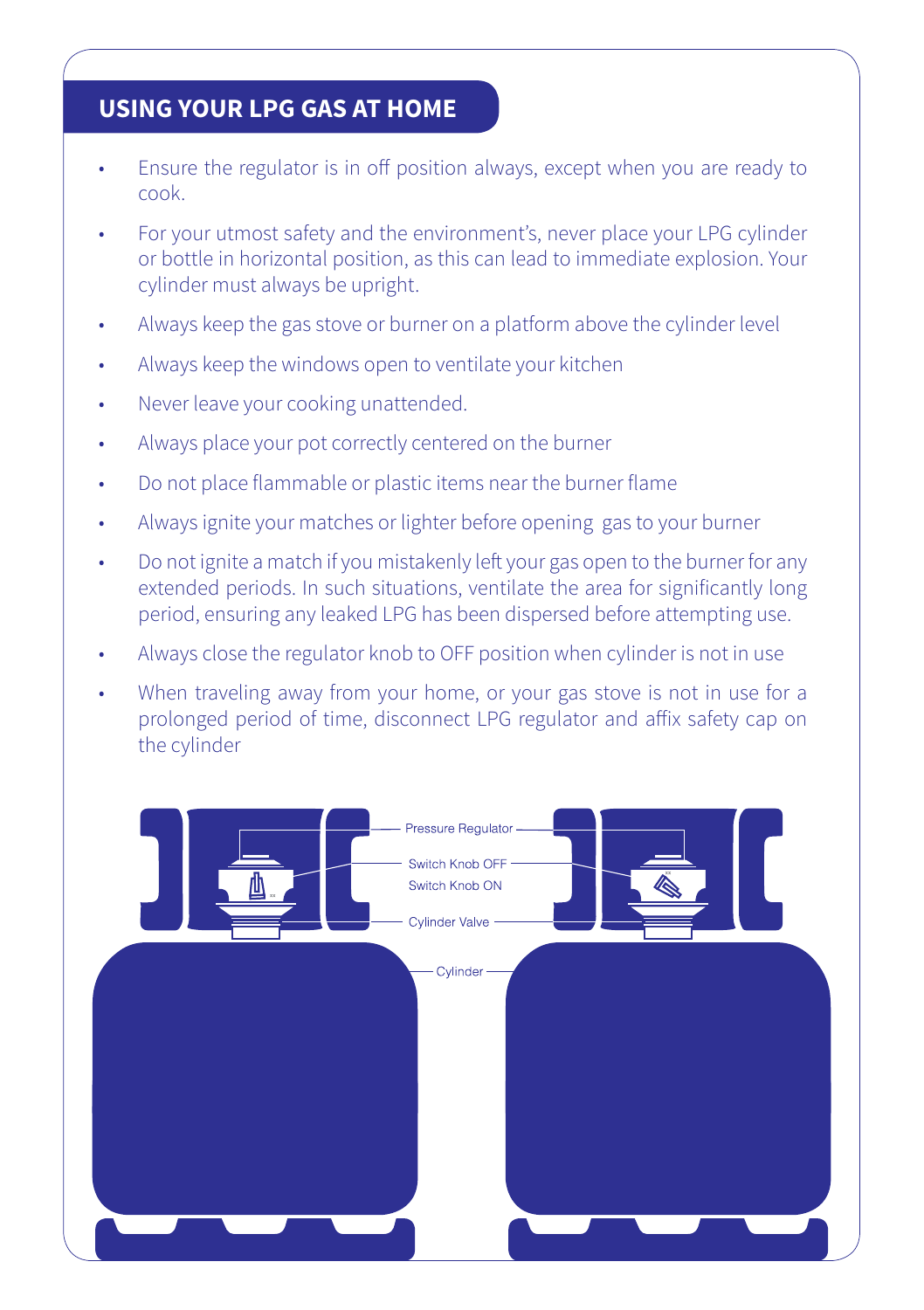#### **WHERE TO STORE YOUR LPG GAS CYLINDER**

- It is best to use your active LPG cylinder and store your spare and empty LPG cylinders outdoors or in a place of high ventilation.
- Do not store or use cylinders below ground level, LPG is heavier than air and any leakage will collect in the ground holes without dispersing, and will cause explosion in the presence of flame or a spark.
- Never store the cylinder in a cabinet or container



#### **HOW TO CHECK FOR LEAKAGES IN YOUR LPG GAS CYLINDER**

- Check for gas leaks regularly by applying soap solution on cylinder joints, piping's and hoses. The appearance of soap bubbles indicates leak points
- Never use an open flame to detect leaks, the flame can easily expand beyond your control
- Always replace worn-out or defective tubing and regulator.
- Use only regulators and tubes with SON Mark

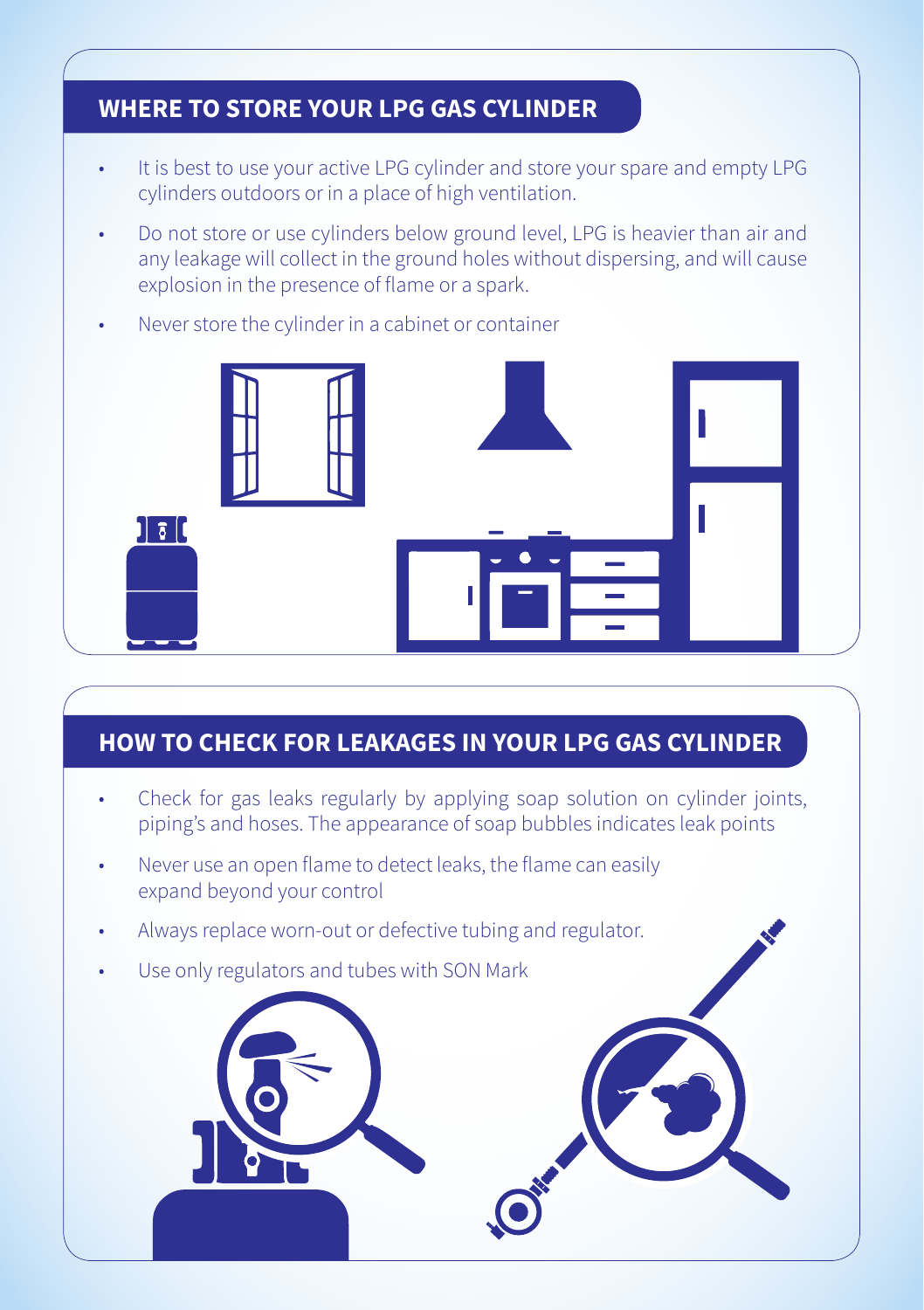#### **WHAT TO DO IF MY LPG CYLINDER HAS AN ISSUE**

- ȗ Always contact a qualified personnel for service. Self-service is unsafe
- Never tamper with your LPG cylinder, especially the seals in the cylinder valves
- ȗ In case of leakage, do not panic, close the burner and regulator knobs. Do not strike a match, operate any electric switches, appliance or even dry cell torchlight.
- Use all available ventilation to disperse the gas, If leakage is noticed
- Make sure all parts of your LPG system is in good condition. If you find anything wrong with any part, contact the company immediately and ask for assistance



#### **IN CASE KITCHEN FIRE**

If there is small fire while cooking, don't panic! Turn off the regulator and cylinder valve knobs. Using a damp towel will protect your hand from burns. If you cannot reach the cylinder, move everything that could catch alight away from the bottle. Call the Fire Department and tell them that LP gas is involved. Also attempt smothering the fire with a damp cloth